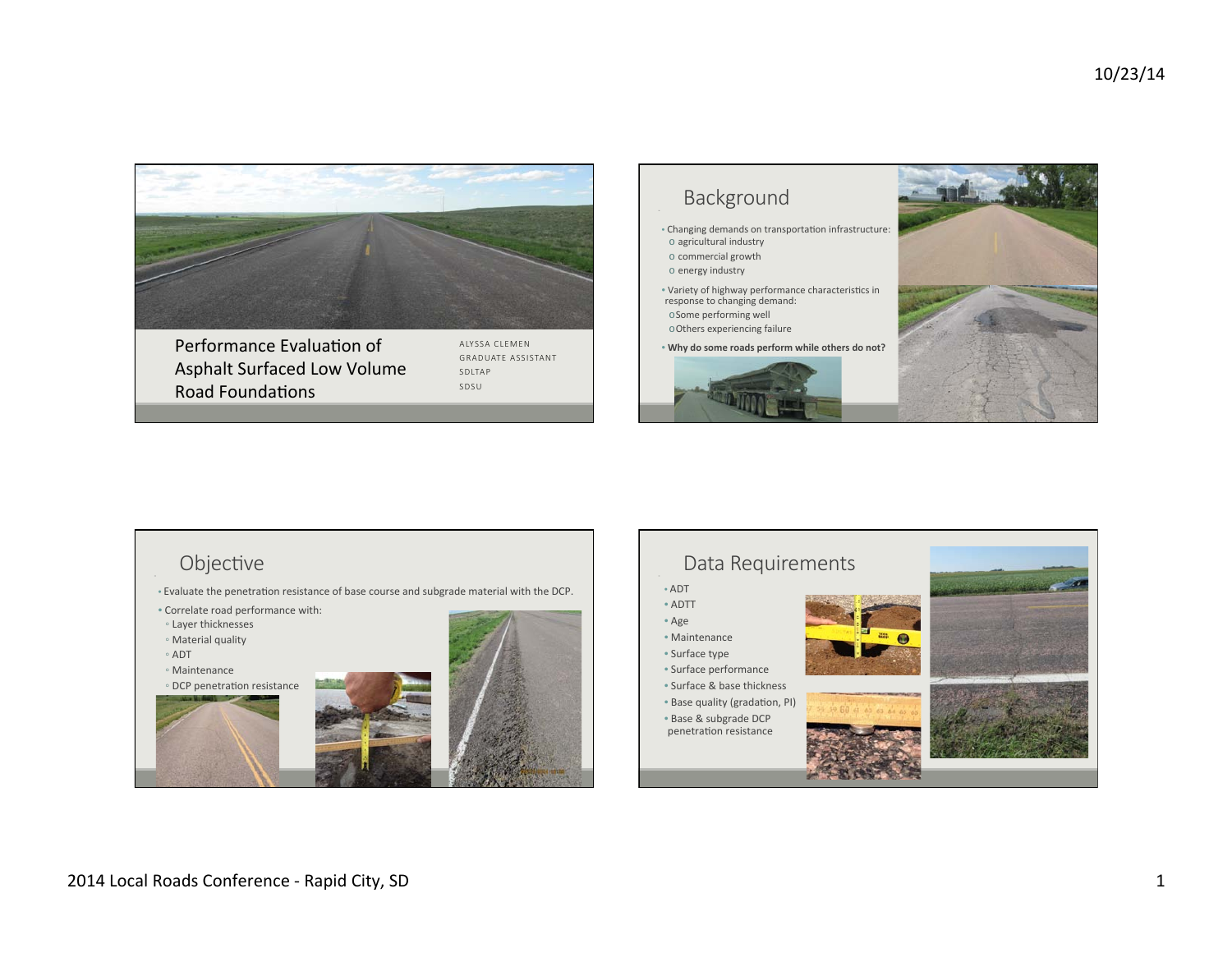





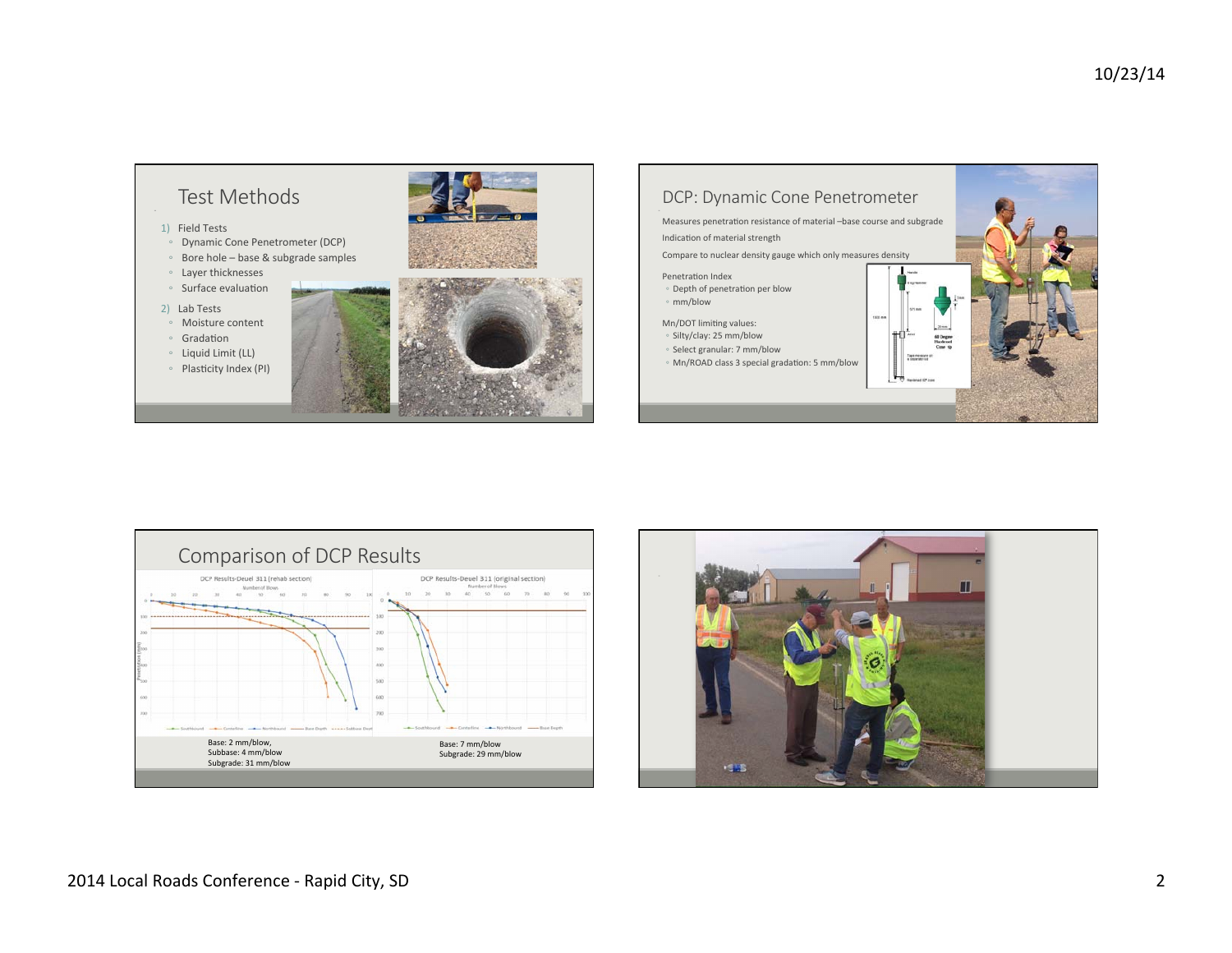

| <b>Condition</b> | County         | Road                    | Age  | Surface | <b>ADT</b> | Surface      | Base           | <b>Meets</b><br>Thickness Thickness   Base Spec | <b>Base DCP</b><br>(mm/blow) | Regular<br><b>Maintenance</b> |
|------------------|----------------|-------------------------|------|---------|------------|--------------|----------------|-------------------------------------------------|------------------------------|-------------------------------|
| Poor             | <b>Harding</b> | 867                     | 2013 | Blotter | 34         | 0.75         | $\overline{7}$ | N                                               | 5, 7                         | N/A                           |
|                  | Bowman         | 154th Ave               | 2013 | Blotter |            | $\mathbf{1}$ | 6.25           | N                                               | 7,6                          | N/A                           |
|                  | Beadle         | Broadland Rd.           |      | Mat     | 97         | 3.5          | 6              | Y                                               | N/A                          | N                             |
|                  | Clay           | Saginaw Ave.            | 2004 | Blotter | 601        | $\mathbf{1}$ | 7.6            | Y                                               | 4                            | Y                             |
|                  | Aurora         | $262nd -$<br>E.Stickney |      | Blotter | 171        | 1.25         | 9              | Y                                               | 5                            | N                             |
| Average          | Deuel          | 311-original            | 1963 | Mat     | 35         | 5            | 5.25           | Y                                               | $\overline{7}$               | Y                             |
|                  | Aurora         | $262nd -$<br>W.Stickney |      | Blotter | 212        | 2.75         | 6.25           | Y                                               | 4                            |                               |
|                  | Aurora         | 386 <sup>th</sup> Ave.  |      | Blotter | 113        | 2.25         | 6.25           | Y                                               | 6                            |                               |
| Good             | Lincoln        | 135                     | 1961 | Mat     | 506        | 5.6          | 5.4            | Y                                               | 5                            | Y                             |
|                  | Miner          | Rail Road St.           | 1998 | Mat     |            | 6.5          | 15             | N                                               | 4                            | Y                             |
|                  | Deuel          | 311-Rehab               | 1989 | Mat     | 370        | 3.25         | 8              | $Y^*$                                           | $2,4*$                       | Y                             |



## Conclusions

Cannot rely on subgrade to provide support

What works:

- Thin pavement on adequately thick, good quality base
- Thick pavement on thick base

What does NOT work:

- Thin pavement on poor quality base
- Adequate pavement and base thicknesses with poor maintenance
- Using an inadequate pavement type for the ADT